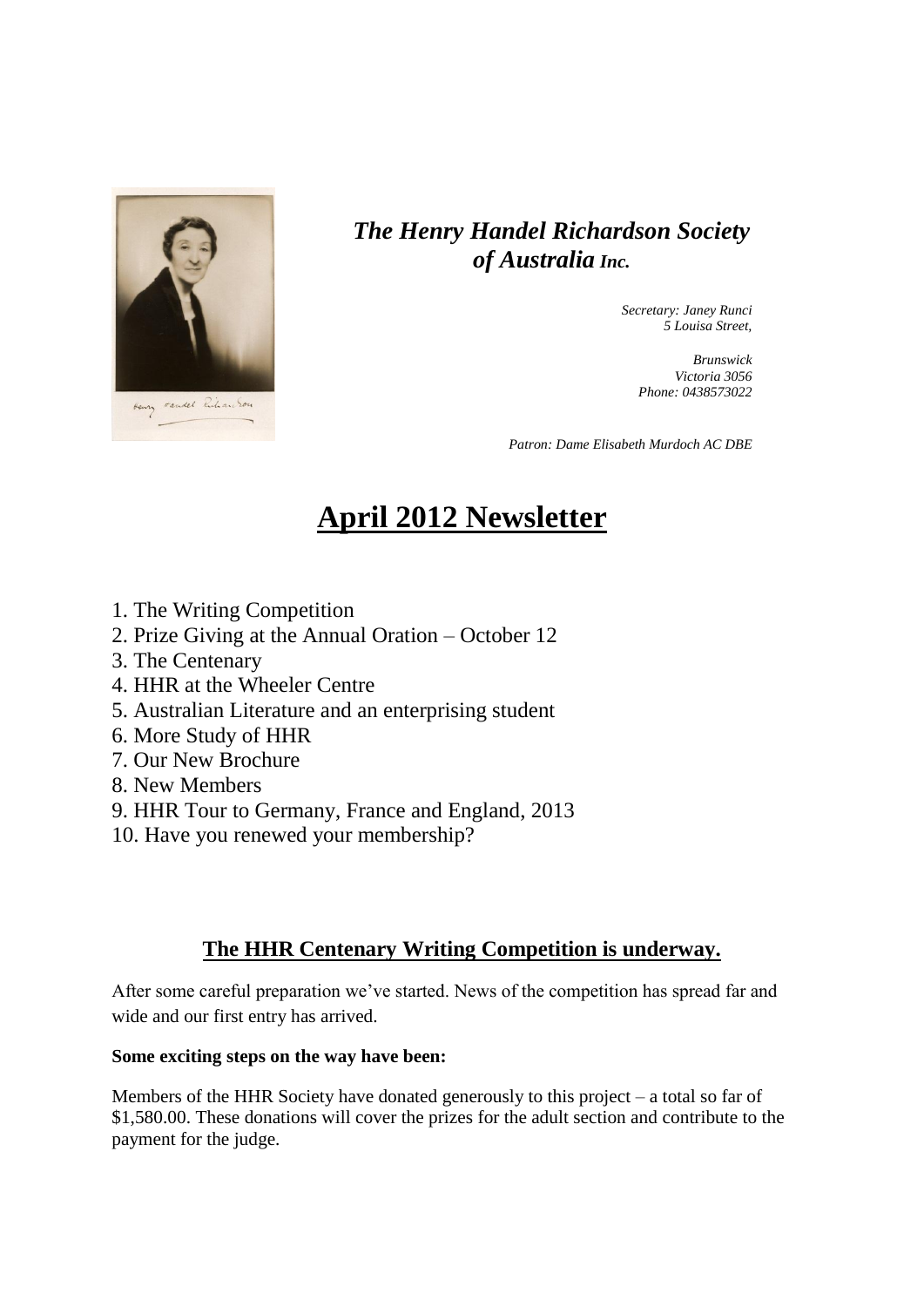Ramona Koval announced the competition at the Wheeler Centre's session on *The Getting of Wisdom* on March 15 to an audience of over 200. The newly developed brochures on the Society and the competition were circulated and eagerly read at this session.

Text Publishing has agreed to sponsor the youth section. Text will provide the funds for the First Prize of \$350 as well as a complete set of 50 of their new Text Classics, 20 Text Classics for Second Prize and 10 Text Classics for Third Prize. They will also provide a link on their website. We are very grateful to Text for their valuable support.

Writing centres across the country as well as writing groups have responded enthusiastically to the announcement of the competition. Information and links will appear on writers' centre e-bulletins and/or in newsletters in Western Australia, Queensland, Tasmania, Victoria and South Australia. The Australian Society of Authors will list it on their newsletter from June to August. Melbourne and Monash Universities have circulated the information to their staff and students. The Victorian Association for Teachers of English and a number of schools have been informed of the event.

One enthusiastic writing group based in Melbourne has posted the information on Facebook, Twitter and Meetup channels. The State Library of Victoria will also promote the competition through their social media channels as well as distribute brochures in the library's Palmer Hall and contact libraries throughout Victoria.

If you care to Google - 'Henry Handel Richardson Writing Competition' - you will get some idea of how far the news has spread.

#### **Ways you can help:**

Write an entry yourself.

Tell anyone who might be interested. Direct them to the website for the entry form and guidelines and other information – [www.henryhandelrichardsonsociety.org.au](http://www.henryhandelrichardsonsociety.org.au/)

Deliver a poster and/or brochures to your local library, school, historical society, information centre. If you would like to have posters and/or brochures sent to you contact Graeme Charles on [gcharles@communityaction.coop](mailto:gcharles@communityaction.coop) or at PO Box 35, Chiltern, 3683 or on (03) 57261173.

If you would like an email to forward to others send a request to Janey Runci on [j.runci@bigpond.com](mailto:j.runci@bigpond.com)

Donations are still welcome to cover the costs of promoting and advertising the competition and administrative costs of postage etc.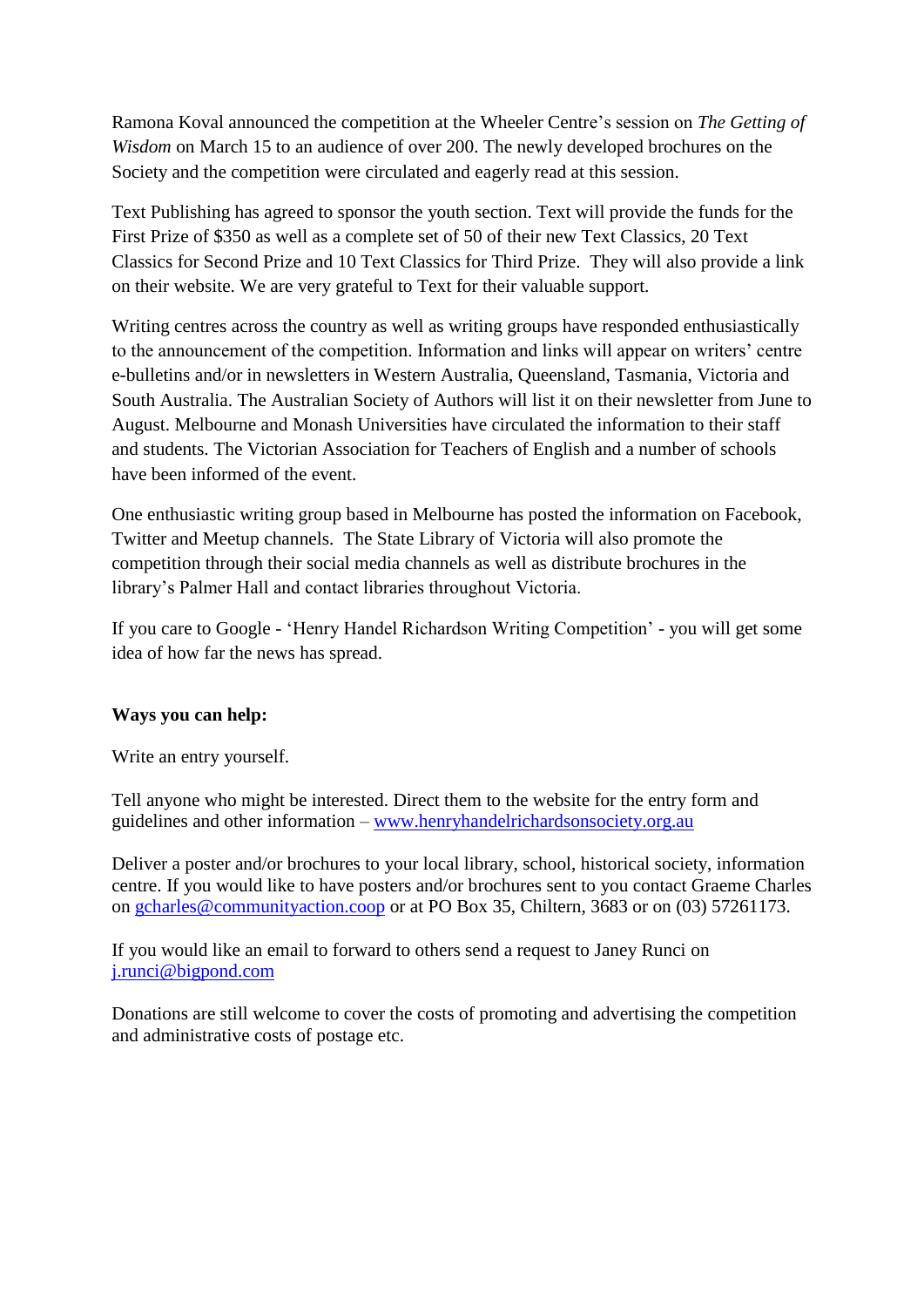## **Prize Giving at the Annual Oration – October 12**

Don't forget to keep the evening of October 12 free for our Annual Oration and prize giving for the writing competition.

Brenda Niall, renowned Australian biographer will speak on HHR and her first biographer, Nettie Palmer, at the State Library of Victoria. Niall's most recent biography is *True North: The Story of Mary and Elizabeth Durack*, published by Text.

This event at the State Library promises to be a special one. More details to come.

## **The Centenary**

2012 is the one hundredth anniversary of HHR's visit to Australia for the purposes of research for *The Fortunes of Richard Mahony.* HHR travelled in Australia with her husband, John George Robertson, her sister, Lil, and her nephew, Walter.

October 12, the date of this year's Annual Oration is also the anniversary of HHR's visit to Chiltern as mentioned in Clive Probyn's talk at the birthday tea in January this year. You can read a transcript of this engaging and informative talk on the Society website.

Unfortunately no photographs of HHR and her travelling companions survive. The photograph below with Robertson on the left, then HHR with Walter, and Lil on the right, is from the summer of 1914.

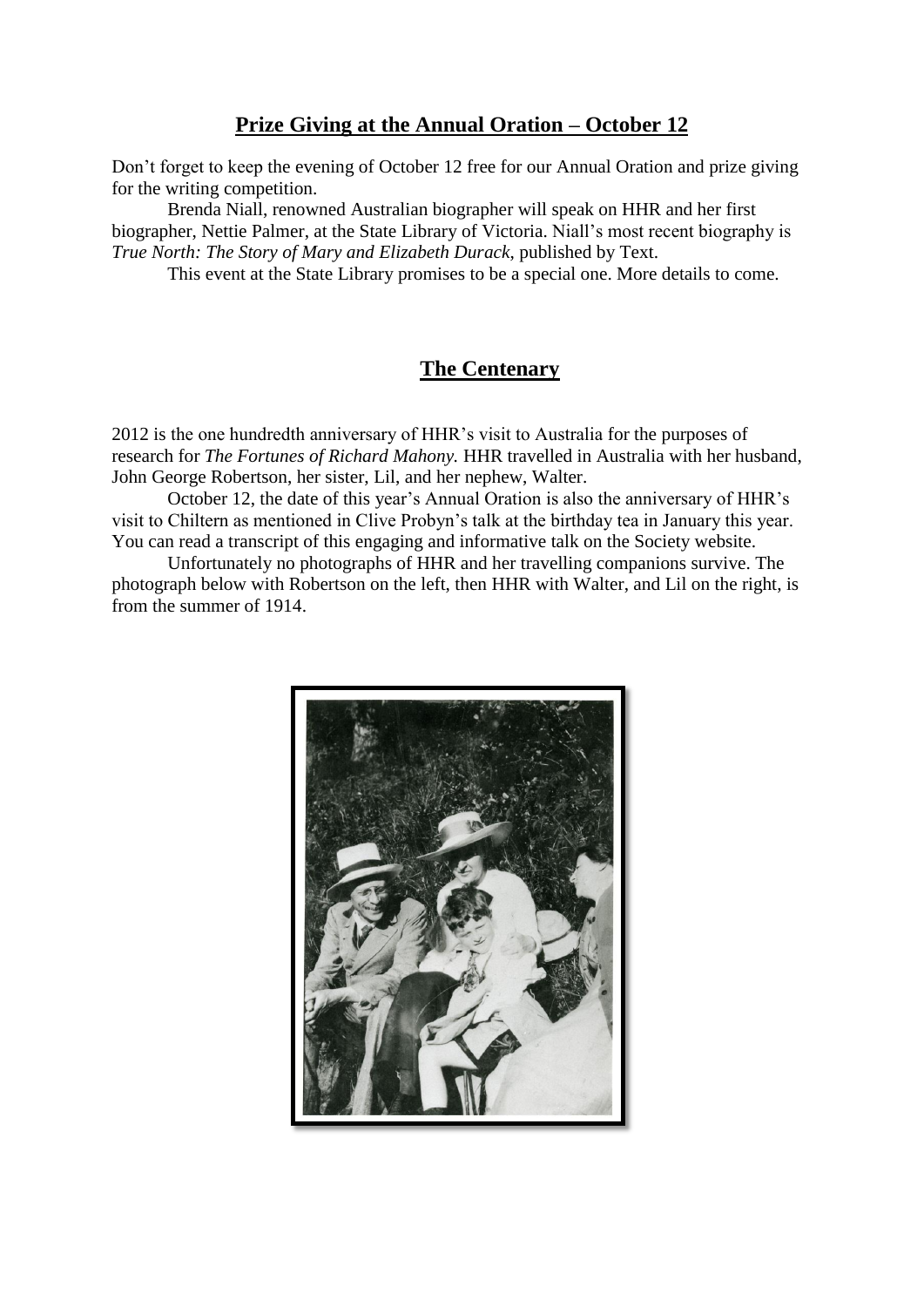#### **HHR at the Wheeler Centre – a report from Sue Gordon**

In response to the lack of Australian literature being taught at universities, Melbourne's Wheeler Centre has offered a free course of ten weekly sessions - Australian Literature 101. They selected Henry Handel Richardson's *The Getting of Wisdom* as one of the ten examples of important Australian literature. On March 15<sup>th</sup> Ramona Koval from the ABC introduced the lecture by the writer Rodney Hall.

Ramona Koval said she vividly remembered reading *The Getting of Wisdom* at school. For her it was a revelation and she shared the feelings of alienation and struggle experienced by the heroine Laura. Coming from a migrant working class background she identified with Laura's experience of difference due to class, money and values.

Rodney Hall also stressed the ways readers today engaged with Henry Handel Richardson's characters and referred to the novel as something precious. He spoke of the writer exploring the 'passionate desperation' of a young woman wanting to know where she will fit in and what her chances will be in the adult world. He spoke of the 'totally convincing portrait' created and the 'direct simplicity' of the writing.

Rodney Hall stressed the importance of Henry Handel Richardson as a novelist, stating he believed her novel *Maurice Guest* was one of the ten best novels by an Australian writer. He described her awareness of the psychology of both her characters and her readers, and how the more Laura 'gets it wrong, the more readers get bonded with her.'

When questioned about the historical background of *The Getting of Wisdom* and the links with Chiltern and Maldon, Rodney Hall said it was 'fraught to try tying a novel to its sources.' He believes that 'teasing out sources is no help to a novel' because this takes the reader outside the work and the reader needs to be fully in it in order to understand what the book is doing.

The enthusiastic audience of over 200 took leaflets for the Henry Handel Richardson Society and the writing competition (and clearly read these before the session). Society members from Maldon and Chiltern attended the event.

#### **Australian Literature and an Enterprising Student**

Further to the reference in the last newsletter to Michael Heyward's statement that 'in not a single course in the whole country were students asked to read Henry Handel Richardson's *The Fortunes of Richard Mahony'* – members may be interested to follow the discussion further.

An article appeared in the February edition of *Australian Book Review* – 'Searching for Oz Lit at the University of Melbourne'. The writer, Stephanie Guest, had been dismayed to find that as a BA student at Melbourne University she would be unable to do a course in Australian Literature. In 2011 this enterprising student organised an unofficial course at the university. Members of the group read chosen texts, sometimes gave classes themselves, and also invited speakers such as Helen Garner, Morag Fraser and Kim Scott.

The March edition of *Australian Book* Review includes letters in response to Stephanie's article from Barbara Creed for Melbourne University, and the writer Kevin Brophy who also works at the university. Stephanie replies to the letters in the same issue.

In August 2011 Stephanie participated in a discussion on Radio National's Book Show about the study of Australian Literature in our universities. The session was chaired by Ramona Koval, with Dr Sue Martin, Associate Professor in English at Melbourne's La Trobe University, and Dr Bernadette Brennan, Senior Lecturer in the Arts Faculty at Sydney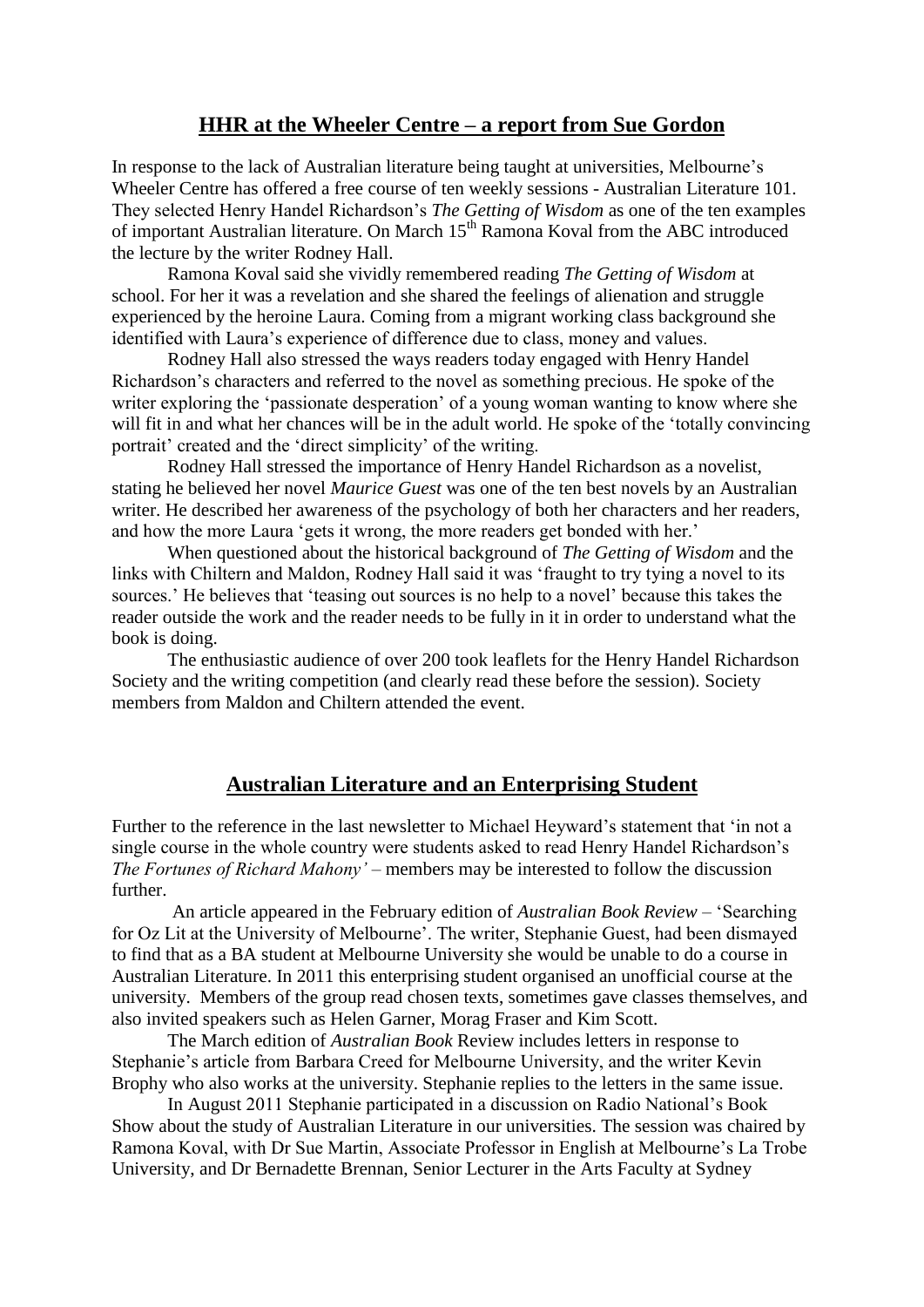University and President of the Association for the Study of Australian Literature. Transcripts are available on Radio National's website.

Both Ramona Koval and Michael Williams, director of the Wheeler Centre for Books, Writing and Ideas referred to Stephanie's work in the first of the sessions on Australian Literature 101. Stephanie and fellow student Anna Heyward are both working as researchers for the Wheeler Centre on 'Australian Literature 101'.

#### **More Study of HHR**

Roger Neill of Goldsmith's University of London has recently embarked on a doctorate which includes the work of HHR, both as a musician and writer. Roger's work is in musicology, but also encompassing art and literature. At the heart of his research are Australians who migrated to the northern hemisphere in the fin-de-siecle.

Roger wrote to Clive Probyn asking whether there was any evidence that HHR or her sister Lil met in Leipzig with Alfred Hill, the Australian composer born in Melbourne in 1869, and largely unrecognised in his own country.

(You can read more about Hill, on a January entry on Roger's blog: [www.rogerneill.blogspot.com](http://www.rogerneill.blogspot.com/) )

HHR and Lil and Alfred were all contemporaries at the Conservatorium, Lil and Alfred were both fiddlers, and HHR and Alfred were pupils of Schreck.

Roger made the point that most Australasians huddled together in Europe, whether in London, Paris or Leipzig, so it seems odd that there is no record of this happening with these three. He asked whether Lil left any letters or other memorabilia of her time in Leipzig and whether HHR wrote more letters which have not survived.

Clive replied to Roger that there is no mention of Hill by either of the sisters, and he believes this suggests that Hill was simply out of their league in their German years.

#### **Our New Brochure – with thanks to Audra Kunciunas**

If you attended the Wheeler Centre event you will have seen our smart new Society brochure. Graeme Charles did the groundwork for the brochure and then we were fortunate to have the services of a new member, Audra Kunciunas, who very willingly donated her time and expertise in its production.

Audra has recently located from Melbourne to Chiltern. She is a freelance editor and is also Promotions Coordinator for Greyhound Safety Net who arrange greyhound adoptions. [\(www.greyhoundsafetynet.org\)](http://www.greyhoundsafetynet.org/)

The Society is very grateful for her contribution.

#### **Welcome to our New Members**

Audra Kunciunas from Chiltern Ric Pawsey from Kerrimuir Delys Sargeant from Mt Martha Rosemary Gordon from Wahgunyah Michael Heyward from Text Publishing